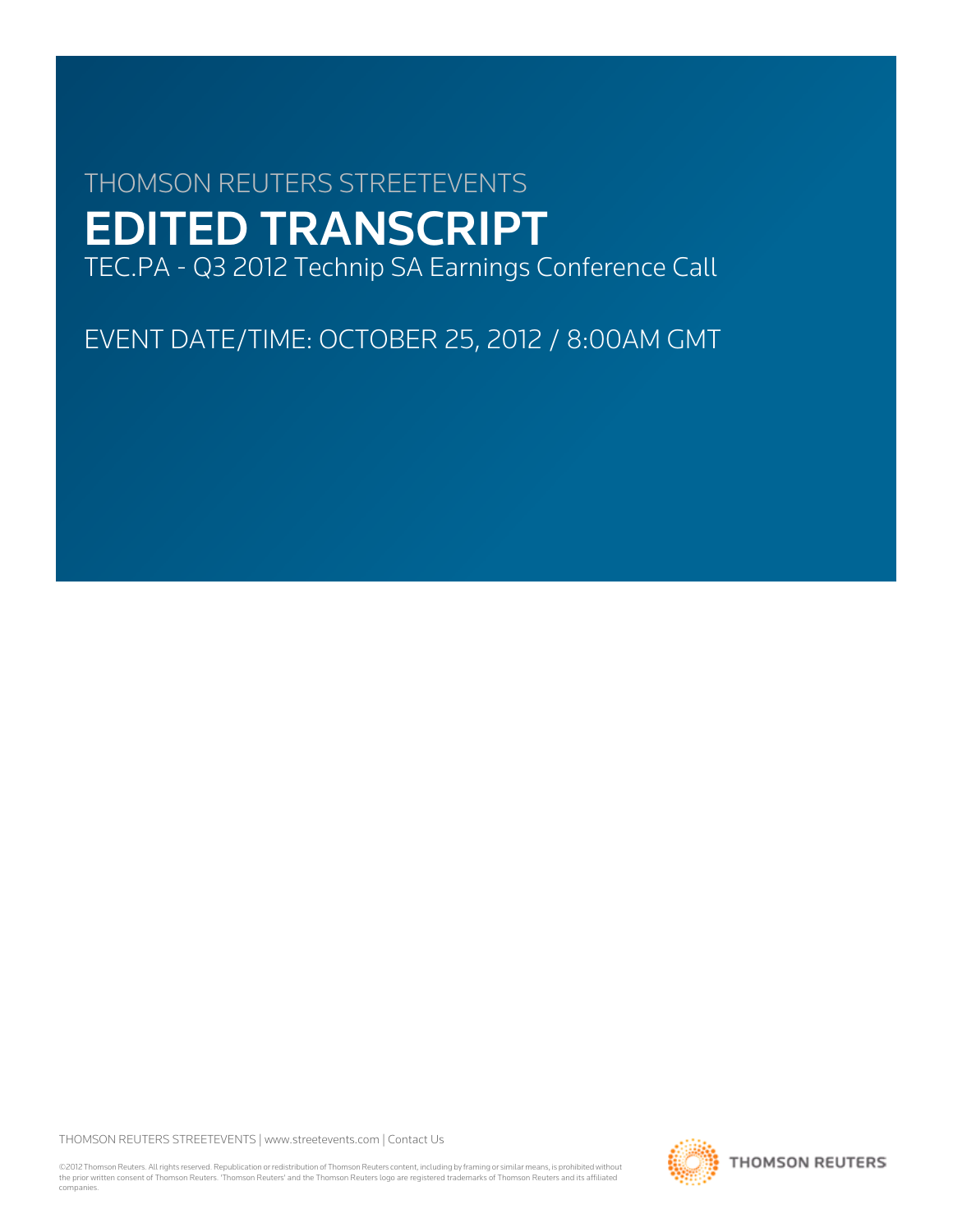# **CORPORATE PARTICIPANTS**

**[Thierry Pilenko](#page-1-0)** Technip SA - Chairman & CEO **[Kimberly Stewart](#page-1-1)** Technip SA - IR **[Julian Waldron](#page-2-0)** Technip SA - CFO

# **CONFERENCE CALL PARTICIPANTS**

**[Alexandre Marie](#page-5-0)** Exane BNP Paribas - Analyst **[Fiona Maclean](#page-6-0)** Merrill Lynch - Analyst **[Geoffroy Stern](#page-7-0)** Cheuvreux - Analyst **[Phillip Lindsay](#page-9-0)** HSBC - Analyst **[Guillaume Delaby](#page-11-0)** Societe Generale - Analyst **[Mick Pickup](#page-12-0)** Barclays - Analyst **[Henry Tarr](#page-13-0)** Goldman Sachs - Analyst **[James Evans](#page-15-0)** Canaccord Genuity - Analyst **[Alex Brooks](#page-17-0)** Credit Suisse - Analyst

# **PRESENTATION**

#### **Operator**

Good morning, everyone, and welcome to Technip's third quarter results conference call. As a reminder this conference call is being recorded. At this time all participants are in a listen-only mode. Later there will be a question and answer session.

<span id="page-1-0"></span>I would now like to turn the call over to your host for today's conference call, Mr. Thierry Pilenko, Technip's Chairman and CEO. Sir, please go ahead.

# **Thierry Pilenko** - Technip SA - Chairman & CEO

Good morning, ladies and gentlemen, and thank you for participating in Technip's conference call today. I'm Thierry Pilenko, Chairman and CEO of Technip and with me are Julian Waldron, our CFO; Arnaud Real, our Deputy CFO as well as Kimberly Stewart, Apollinaire Vandier and Chuan Wang from our Investor Relations team.

<span id="page-1-1"></span>I will turn you over to Kimberly who will go over the conference call rules and Julian, who will go over the third quarter 2012 operational and financial highlights. Kimberly.

# **Kimberly Stewart** - Technip SA - IR

Thank you, Thierry. I would like to remind participants that statements made during the conference call which are not historical facts are forward-looking statements within the meaning of the Private Securities Litigation Reform Act of 1995. Readers and listeners are strongly encouraged to refer to the disclaimers which are an integral part of today's slide presentation which you may find on our website along with the press release and an audio replay of today's call at technip.com.

I now hand you over to Julian.

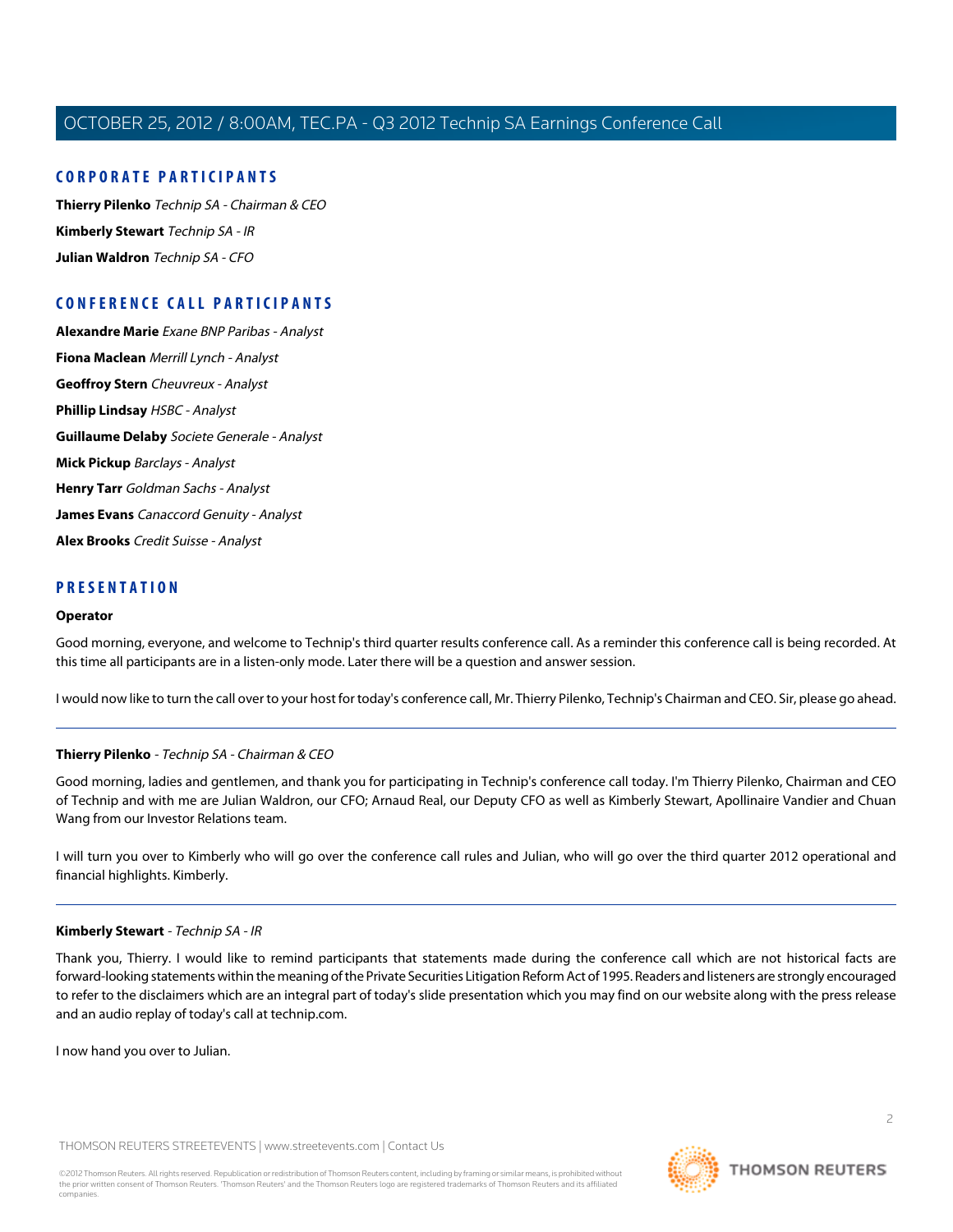<span id="page-2-0"></span>Kimberly, thank you very much and good morning everybody. Thank you for being with us. I'll go over the operational highlights of the quarter and I'll start on slide five with the Subsea order intake.

There was no standout contract in the EUR1.2b order intake for the quarter, although the North Sea continued to be the standout region. The largest contract in the quarter was the Greater Stella development which is around EUR180m. The backlog stands now at just over EUR6b.

On the next slide, on Onshore/Offshore, the order intake was larger at EUR1.6b and included two more important contracts. The Ethylene XXI complex is a project on which we've been working for some while now in the FEED phase and on which Technip's proprietary technology is also being used. And we've now converted that FEED into a large EPC scope.

The Upper Zakum EPC is the first EPC to come out of that development is smaller. It's about \$400m, but is the first EPC contract for this development and as you know, we've also been working through our -- with Abu Dhabi office on the FEED for that project for close on 18 months now.

So both contracts show that our strategy of getting involved early in projects and looking to tie where we can into technology-rich projects gives us an excellent opportunity to move into larger scopes even in the more competitive markets such as the Middle East.

If I turn now to operations on slide seven, with Subsea first, no standout contracts in terms of project or in terms of revenue and profitability this quarter. We continue to make reasonable progress in the North Sea to catch up on the difficult 2011 weather. We are now entering the most sensitive phase of the year in this respect and our vessels we would expect will continue to work through most of the last quarter, weather permitting, to finalize the catch-up.

Vessel utilization in the quarter was 77% for the fleet as a whole and the underlying split between what I call the ex-Technip vessels and the ex-Global vessels was similar to in Q2. And we were a little above 50% utilization for our S-Lay vessels in the quarter.

Revenue overall was ahead of our expectations. The margins were in line. Strong revenues means that we'll be above our revenue expectations for the year as whole and Thierry will come back to that at the end of the presentation, although I do note that some of the revenue comes from either the North Sea weather situation that I noted earlier, or from the early stage of some of the multi-year projects which we've taken over the last 12 months on which we're recording the first stages of revenue, but as you know, minimal, if any, margin. We've got no large Subsea projects concluding in quarter four.

Slide eight, Onshore/Offshore operations, our projects continue to move forward. The Lucius Spar is moving well through fabrication. We hosted a press trip to the site last week and in 2013 looking ahead, we'll be looking to invite investors and analysts in spring 2013 to [Porin].

We've started steel cutting on the Prelude FLNG. That was formalized at a ceremony last week and we've also kicked off a number of FLNG studies, including, for example, for GDF Suez on the Bonaparte development. We also ramped up activity on some of our newer projects such as Burgas.

Revenue was in line. The margin held up well and for the full year we'd expect to be, although at the bottom end of the guidance range in revenues, towards the upper end now for margin.

Group financial highlights on slide nine. Subsea, as I have noted earlier, drove the strong revenue growth of the Group. Foreign exchange though was also positive for about EUR120m of revenue and EUR30m of profit. Revenue growth, therefore, would have been about 16% without currency, the operating margin though unchanged. The US dollar was the strongest currency, although with the exception of the Reais, for example, and the rupee, most currencies were positive during the quarter.

Depreciation and amortization was around EUR50m which is in line with the run rate after the acquisitions. And the operating margin ticked back above 10% after being just below 10% for the first two quarters of the year.

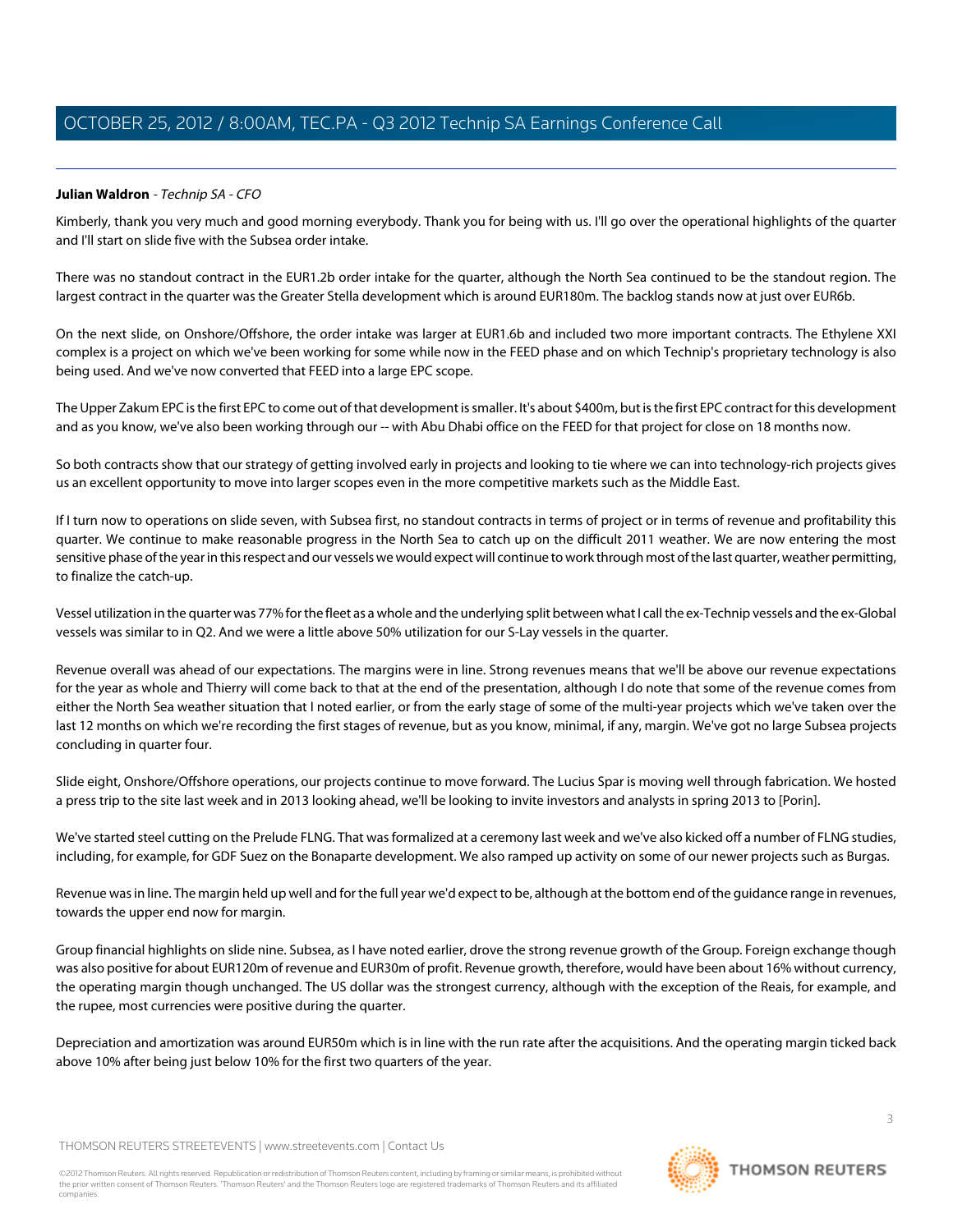Underneath operating margin we took another tranche of acquisition costs on Stone & Webster, with the remaining couple of million I think taken in Q4 and we'll start to strip out the restructuring costs over the next two quarters. And we noted in the press releases on Stone & Webster that that will be about EUR7m in total.

The tax rate was a bit lower, 30% run rate and that just reflects the tax rate in the entities where, at the moment or in the quarter, we were recording our profitability.

Turning to the balance sheet and cash on slide 10, net cash at the end of the quarter was EUR184m. CapEx was EUR110m. There was the EUR229m acquisition of Stone & Webster. Employees and stock options contributed close to EUR100m of capital and foreign exchange and other impacts were negative. There was a small negative impact on working capital of just EUR23m.

I'd note that despite the strong increase in backlog, we are seeing I would say normal upfront payment structures at the moment. And seeing as we do have a backlog that is heavily skewed towards Subsea that means that upfront payments are probably less at this stage than they've been when the business was much more Onshore-driven. This looks like an industry trend to us.

Last thing on the cash on the balance sheet, we undertook to update you on where we expected our CapEx to be for the year. Our current estimate is for around EUR500m of CapEx.

CapEx spend is important as we have two vessels, the Deep Energy and the Deep Orient and the Acu factory, our second flexible pipe plant in Brazil, which enter service towards the end of 2013 as well as some smaller upgrades like, for example, the steel tube umbilical plant in Newcastle. We'll be spending time over the next quarter during the budgeting process to plan the ramp-up in '13 and '14 of these vessels and plants.

We'll need to invest in a strong hiring and training campaign particularly for the manufacturing facilities to ensure we've got a qualified workforce to produce the high spec pipes that we plan to produce notably in Acu.

Looking forward on slide 11, as we've said a couple of times over the last two or three weeks, we think we continue to operate in a positive business environment. I think we're no different to other players in our industry in that respect. Tenders continue at a good level in pretty much every region and as you can see from our backlog evolution, the rhythm of project awards remains good overall.

We've stressed in the past and we continue to stress that guessing the timing of individual project sanctions remains extremely difficult in the current environment. We've got projects which take a long time to move from a soft award if you will through to sanctioning phases and projects which even if sanctioned by the partners, then take a number of months to move between award and contract signature. And our strategy has been and will remain to focus on a wide range of contract types and to remain as geographically diversified as we can.

And to conclude on slide 10 (sic - slide 12) looking at backlog visibility, we've not only a very strong record backlog today, but we have also one which offers a long visibility. As we highlighted in the press release, we're booking projects whose duration is very long and for the first time that we can trace anyway, the volume of business booked for execution two or more years out, is equal to the forward year one. And this is particularly striking in Subsea. We've got good long-term visibility for our workload now.

It does mean that the revenue and profit recognition on these projects is much more back-end loaded than in previous cycles, in the case of Subsea in particular. And for many of the projects that we've been taking this year, the installation phases, which are critical phases as you know for margin recognition, are 24 to 36 months into the future.

With that I'll turn it back to Thierry to talk about strategy and outlook.

# **Thierry Pilenko** - Technip SA - Chairman & CEO

Thank you, Julian. Turning now to slide 14, we have actually made significant progress on our strategic roadmap in the past couple of months, with the completion of two strategic moves.



 $\Delta$ 

**THOMSON REUTERS**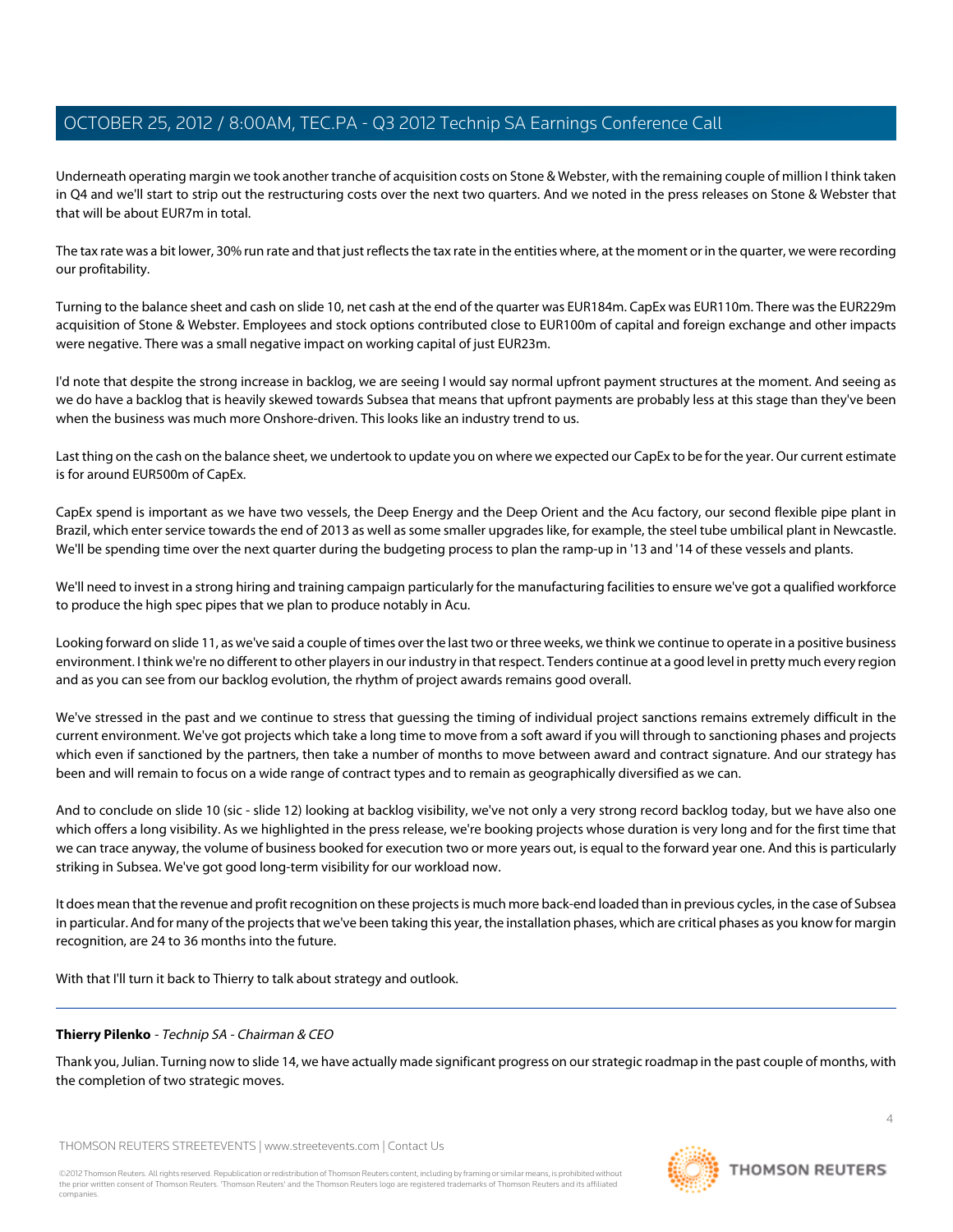Firstly, we are pleased to welcome new members into the Technip team with the completion of the acquisition of the Stone & Webster Process Technology business. We have -- since the acquisition has been completed, we have now combined it with our Technology unit into a worldwide organization of roughly 1,200 people, dedicated to providing our clients with the best range of technologies for downstream applications, with engineering offices in North America and Europe and commercial presence in key regions.

This new entity is built around differentiating technologies in refining, hydrogen, ethylene, petrochemicals and GTL and it offers licenses, high-end engineering services and proprietary equipment. And we expect that it will generate around EUR400m of revenue on a pro forma basis once we combine the ex-Technip and ex-Stone & Webster teams.

This reinforces Technip's position as a technology provider for the downstream industry. We had very positive feedback from our clients so far and it should expand and diversify our Onshore/Offshore segment with revenue stream from the high-end proprietary solutions. This is also a very good way to strengthen the relationship with our clients, with a presence at a very, very early stage in their projects.

So as you can see on slide 15, we are now leaders in almost all the technologies we have in our portfolio, either on our own or through alliances with at least a top three position worldwide across the board. Obviously, the most evident market for us is ethylene, which is benefiting from the new wave of investment, particularly in North America, but as well as Asia and Latin America. In fact, around 35% of the ethylene installed capacities today, current capacities, are designed with Stone & Webster ethylene technology, so that's about 120 plants. And if we take Technip only over the past 10 years, we've been either delivering or working on seven plants worldwide in EPC phases.

We recently won a variety of ethylene contracts across continents; in India with Reliance where we have a license and detail engineering, in Mexico with the Ethylene XXI EPC project that Julian was referring to before and also North America with Chevron Phillips Chem, a FEED on a cracker on which we are currently working which is probably going to be turned into EPC sometime in 2013. And then in Brazil on the Braskem Comperj petrochemical complex licenses.

So the strategy is moving forward. It's winning at the very early stage licenses and detail engineering.

We also have a leading position through a joint venture, the Badger joint venture. The joint venture is called Badger. It's a joint venture between now Technip and Exxon Mobile in petrochemicals. And we also have a strong position in RFCC and DCC technologies to convert gasoline from fuel oil.

Longer term, we also see very interesting prospects in GTL, mostly in North America and in Central Asia in particular.

So the second strategic initiative that we announced since the last results, recently announced, is the commercial alliance we signed with Heerema Mining Contractors. This alliance -- so it's Technip's strategic objective to broaden our portfolio of capabilities in Subsea, building on our CapEx program and last year's acquisition of Global Industries to cover environments from ultra-deepwater up to shore. We have already started targeting projects with Heerema for which we believe the first successes are expected in 2013/2014 with offshore installation phases in 2015 and beyond.

The alliance also fulfills our mid-term requirement for high-tension vessel capabilities that, as you will recall, we had said that we would make a decision before the end of the year about high-tension capabilities. And this alliance is helping us move in the right direction.

Ultra-Deepwater projects are expected to be the fastest growing part of the Subsea market over the next several years. For example, the Ultra-Deepwater in-fill pipelines are forecast to grow at a yearly pace of more than 15% between today in 2012 and 2017.

So these developments generally represent today significant challenges both in terms of size and complexity for our clients. And with the alliance of Heerema -- between Heerema and Technip we will be able to address them because of our extensive project management skills and excellent execution track record of both companies. [Sim] design optimization and solution supplies for high-pressure, high-temperature or highly corrosive hydrocarbons for which we have the right solutions. And, of course, deeper water and higher pipe tensioning installation vessels, which we have as an extended fleet available to our client.

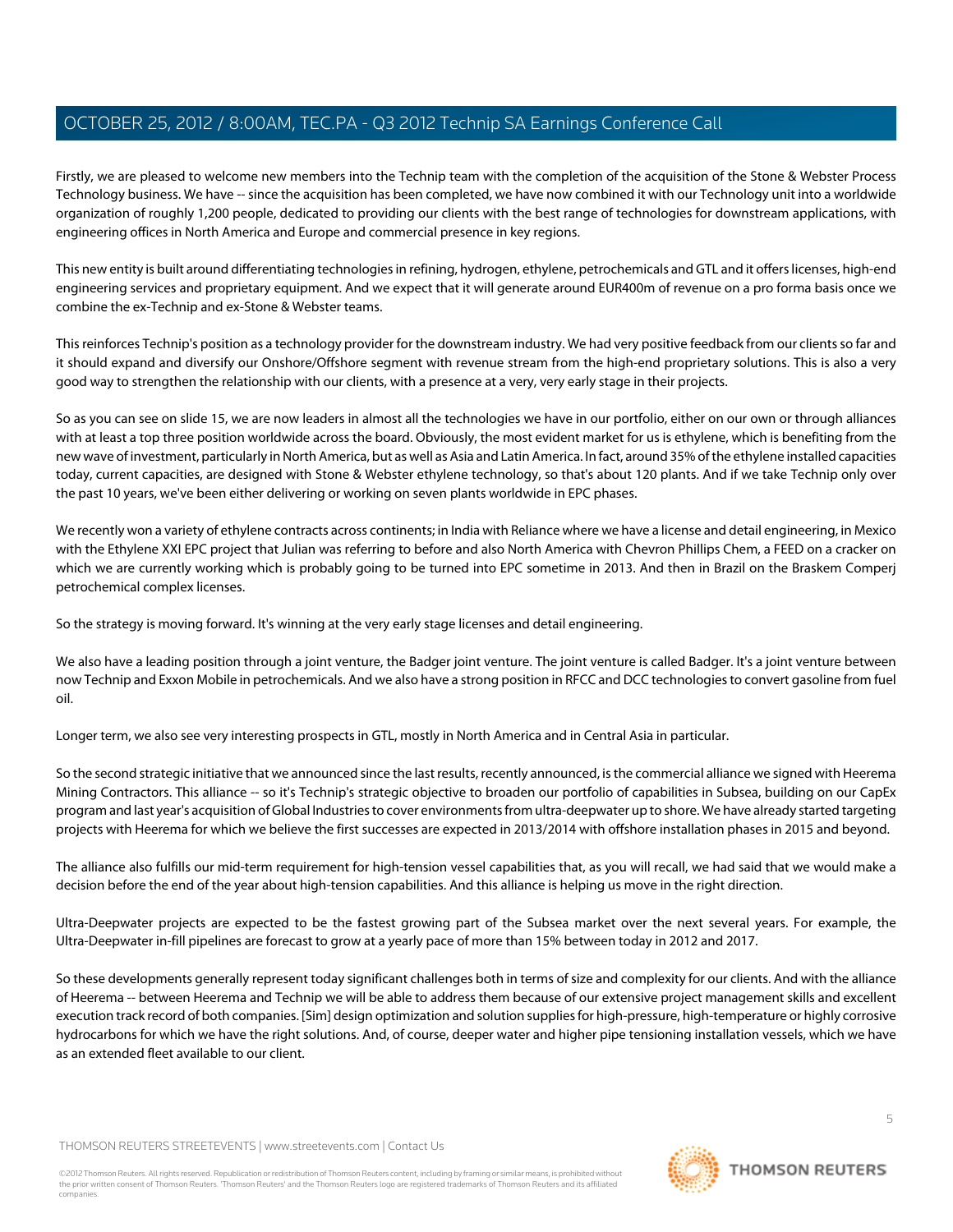So, in fact, as an illustration, on slide 19, we are showing that with a combination of Heerema and the acquisition of Global Industries last year, we have Rigid Pipelay solutions that cover everything from Ultra-Deepwater to Shore, with S-Lay, Reel-Lay and J-Lay, as well as Heavy Lift installation capabilities.

If we add to this the qualification of flexible risers and flow line for 3,000 meter water depth, like what we are doing in Brazil, now Technip has the technologies to provide the broadest portfolio of deepwater pipeline solutions, whether rigid or flexible, so the broadest solutions of the market. So these particular initiatives are reinforcing all our segments Onshore, Offshore and Subsea.

And are -- going back now to our backlog, you can see that our backlog has been growing constantly and has now reached a record of EUR13.5b, which, as Julian said, gives us good visibility and has a good diversification between our segments and by geography.

Now, moving to page 21, and based on the good results of the last three quarters, you will notice that we have slightly increased our 2012 guidance. And now we believe we will deliver for full year 2012 a revenue towards EUR8b. I remind you that, formerly, we were guiding for EUR7.65b to EUR8b. Now we are closer to EUR8b.

Subsea revenue is also increasing in our guidance and should be at least EUR3.8b. It was formerly between EUR3.35b and EUR3.5b. So a good performance, particularly in the last quarter in terms of revenue generation and good visibility. So we should have an operating margin, again, that we confirm at around 15% for the Subsea business.

Onshore/Offshore revenues should be around EUR4.3b, at the lower end of the bracket that we have given before but with an improved operating margin, which should be between 6.5% and 7%. We have guided before for 6% to 7%. Now, given the visibility over the next quarter, we think we'll be landing between 6.5% to 7%.

With that, I would like now to turn the call over to participants to answer the questions you may have. Thank you.

# **QUESTIONS AND ANSWERS**

# <span id="page-5-0"></span>**Operator**

(Operator Instructions). We have a first question from Alex Marie from Exane BNP Paribas. Please go ahead.

# **Alexandre Marie** - Exane BNP Paribas - Analyst

Good morning, guys. Thank you for taking my questions. I've got a few. First of all, on Brazil we see Petrobras starting a new cost-cutting drive. So I was wondering if you see any risk of further delays to projects there in Brazil.

And again on Brazil, I know you were in the process of qualifying the Asiaflex plant for Petrobras, so can you say where you are in that process?

And one question on Onshore as well. I see in your press release that you're starting the pre-commissioning for Dubai in Saudi Arabia. Do you think you're still on track to meet the schedule of closing this project in Q2 next year?

And I remember at the time when you took the project you were commenting that margins embedded in that project were probably lower than your average Onshore margin. Do you still think this is the case? Thank you.

# **Thierry Pilenko** - Technip SA - Chairman & CEO

Okay. Well, thank you, Alex. Lots of questions and all interesting questions.

THOMSON REUTERS STREETEVENTS | [www.streetevents.com](http://www.streetevents.com) | [Contact Us](http://www010.streetevents.com/contact.asp)

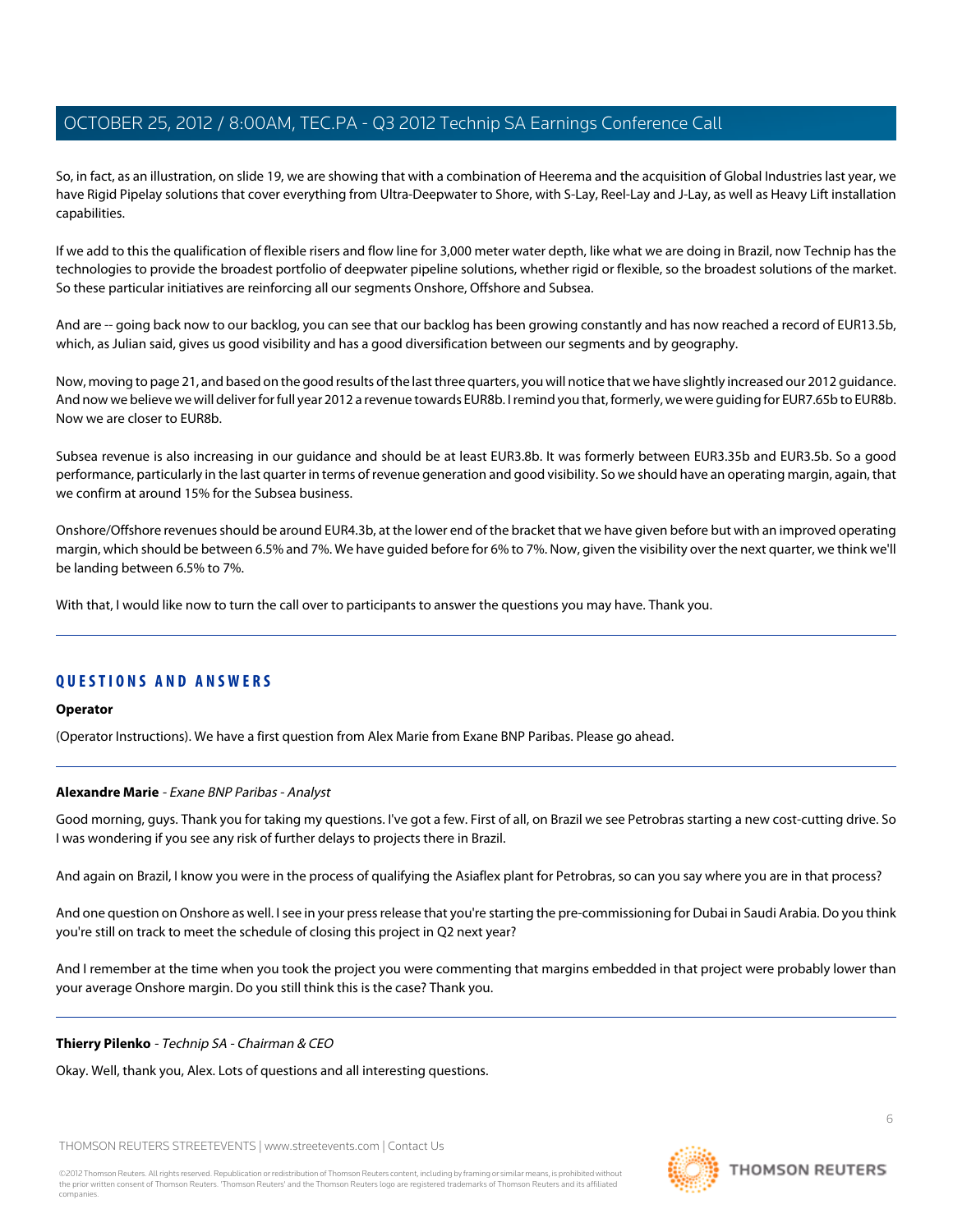First of all, in Brazil, the cost-cutting program of Petrobras, I think, is based on the visibility that they have of their projects and looking at some of the projects that have slipped in time, particularly, the delivery of the FPSOs. But as we always said, our plan in Brazil was based on our own analysis of the projects and of the capabilities and capacity that we would bring to Brazil. And as far as we are concerned, for the projects that we are working on, particularly the projects, the CapEx-driven projects, we have seen no change because we have taken a much more conservative approach on the growth than what our client was telling us.

So, now it doesn't mean that we are not going to see some pressure going forward. But at the moment, we still see Petrobras, in particular, looking for high-end solutions and for a company that are capable of delivering the large projects that they're talking about for putting the press out into production. So, as far as we are concerned, our view of our own business in Brazil is not changing.

Second question about qualifying Asiaflex, we are still working on it. So Asiaflex is actually full now. And we are working on bringing additional capacities through improvement of productivity in Asiaflex. But we are on the right track there.

Now, as far as Dubai is concerned, the project is -- has progressed extremely well. I think our team has done a great job here. We never comment on margins on a project-by-project basis. And we never comment on when the project is going to be completed because, you know, we have only have one part of the refinery. So I'd rather have my clients comment about when they plan to put the refinery in production. And we have an important part, but it's only one part of the refinery. So -- but this project is on track.

# **Alexandre Marie** - Exane BNP Paribas - Analyst

Okay. Thank you.

# **Operator**

<span id="page-6-0"></span>The next question is from Fiona Maclean from Merrill Lynch. Please go ahead.

# **Fiona Maclean** - Merrill Lynch - Analyst

Thanks. Yes. It's Fiona at Merrill Lynch. I have two questions.

Firstly, I was interested in trying to get a better understanding on the Heerema transaction and specifically why you have chosen just to have this agreement for a five year period. Normally, with these other partnerships, they do tend to be open-ended so I'm very keen to get a clear understanding there.

And then secondly, sticking on a strategy aspect, we've seen a lot of corporate activity from Technip this year. Can you give us an indication of what you expect to be concentrating on a bit more next year? Is it still going to be very much on acquiring new intelligence and expertise into your business, or are you just going to be fully focused on operations or winning backlog or moving into new countries? Thank you.

# **Thierry Pilenko** - Technip SA - Chairman & CEO

Thank you, Fiona. Two good questions.

First of all, the Heerema alliance is a worldwide alliance. And it is five years, during which we will be concentrating on what we call the win it. Getting projects and winning projects. And if we look at the projects that we have on the radar screen for the next two to three years, projects that are going to be sanctioned, we can see that there is a new wave of projects in very deep -- ultra-deep water, or projects that require very high-tension capabilities. So it made complete sense for us to provide everything from deep-water to shore with a complementary fit.

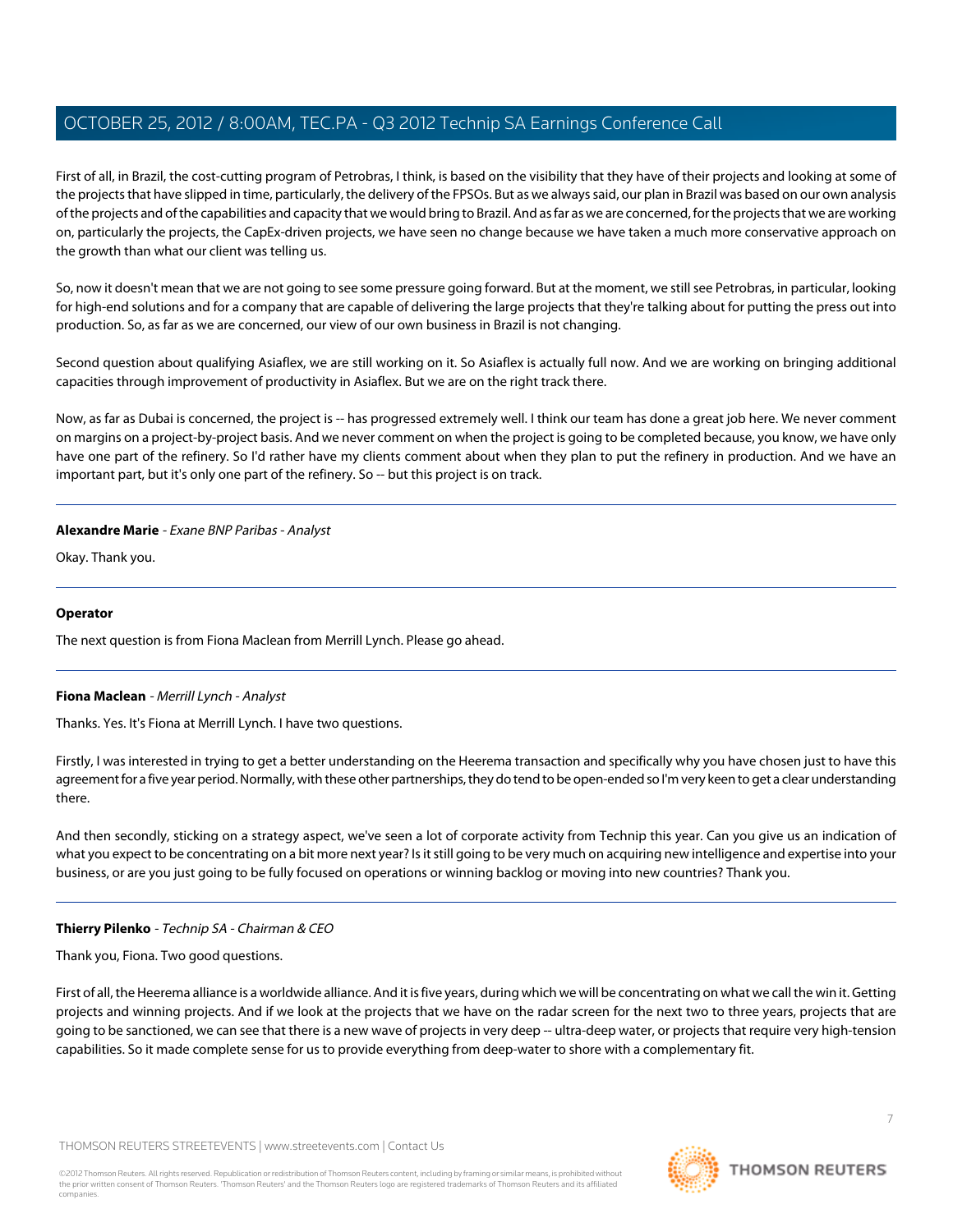During the next five years, we are going to be focused mostly, but not exclusively, on winning the projects. So many of these projects will just actually extend way beyond the five year agreement. And, of course, if after five years, or during the five years, we realize that these agreements make sense to be extended also on the winning side beyond the five years, we have all the flexibility to do that. But, at this stage, we give us enough time to evaluate what type of projects can we win and how we can work together before we talk about open-ended.

I think it's a matter of discipline between the two companies to make sure that we are very focused exclusively during that period and -- on winning projects and start delivering projects. But, of course, some of them will go way beyond 2017.

Next year, well, it's a little bit early to talk about next year. But, obviously, as you can see, we have done two important acquisitions over the last 12 months. Global Industries and then Stone and Webster Process Technologies. And we bought Cybernetix which is a smaller acquisition, but very rich in technologies. And we have the Heerema alliance in a market which is growing across the board in all our segments.

And so the priority of the Group is to target profitable growth and to integrate the companies that we have bought, or to make -- and to make the alliance work. So main focus is about integration, delivery and targeting the right profit in the right projects.

# **Fiona Maclean** - Merrill Lynch - Analyst

Okay. Just one last quick one for Julian. Can you just give us a bit of clarity on why your CapEx guidance has gone up over the quarter for the full year?

# **Julian Waldron** - Technip SA - CFO

We're trying to make sure that we get our assets, firstly, on time and, secondly, if we can, bring them available to us earlier than scheduled. And one of the ways to do that is to change the profile at which you spend and spend earlier.

Secondly, we have added some CapEx programs this year compared to what we planned in January, February. Some of that around logistics. Some of that is around, for example, installation equipment in the North Sea some of which is project related. Some of it is related to the equipment that we want to put onto vessels that we've taken out on long-term charter. So there's a range of things, but I think, probably, the most important is the phasing of how we spend on the acquisitions -- how we spend on the new investments.

# **Fiona Maclean** - Merrill Lynch - Analyst

Okay. Thank you. That's it from me.

# **Thierry Pilenko** - Technip SA - Chairman & CEO

Thank you, Fiona.

# <span id="page-7-0"></span>**Operator**

The next question is from Geoffroy Stern from Cheuvreux. Please go ahead.

# **Geoffroy Stern** - Cheuvreux - Analyst

Cheers. Good morning. I have a couple of questions please. The first one, based on your backlog in the Subsea business and the visibility you have at this stage, could you make some qualitative comments for margin going forward?

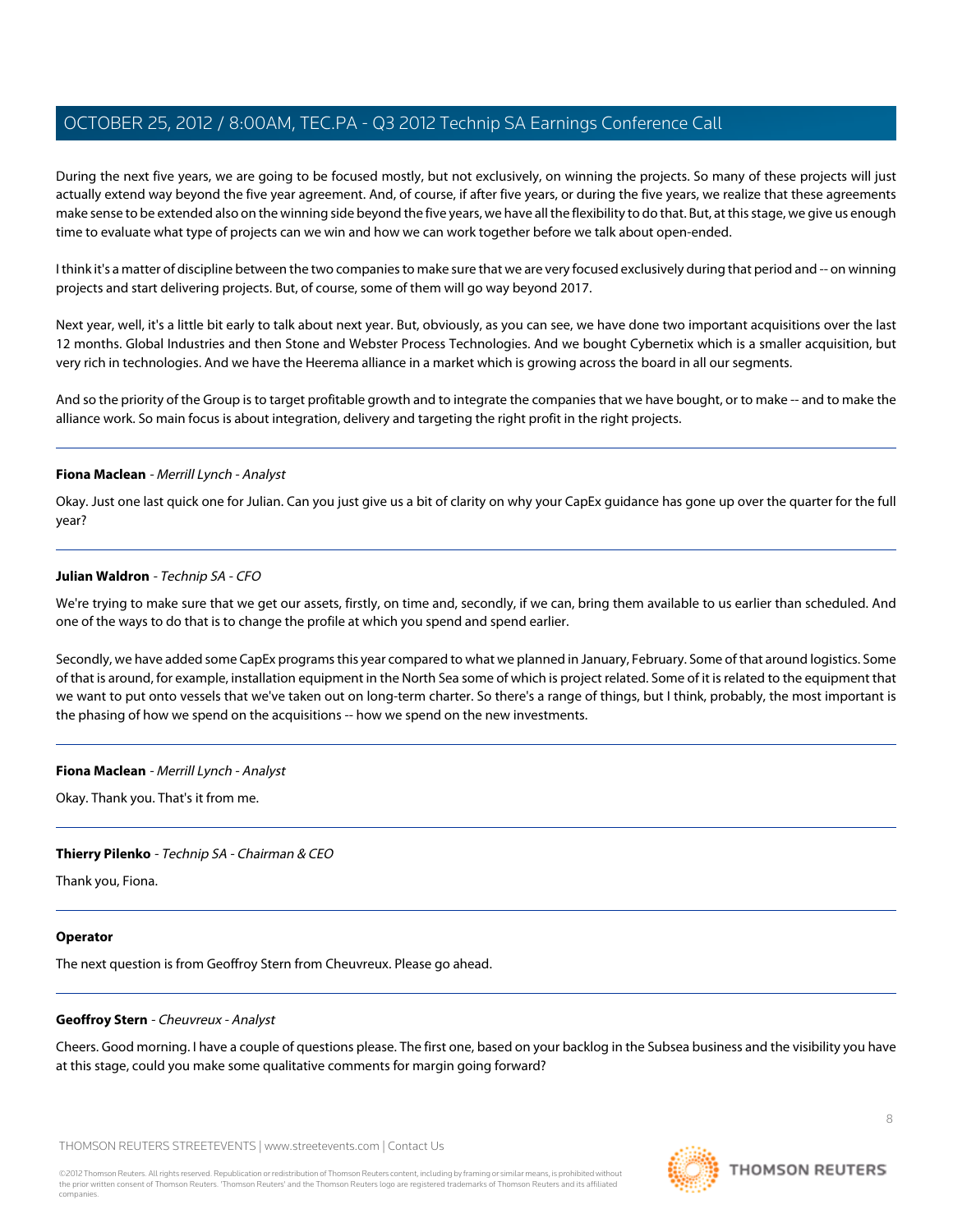And the second question I have relates to the type of visibility you have for your engineers, especially in the Onshore-Offshore business?

And finally, if you could share with us your view on the Australian LNG market going forward? Thank you.

# **Thierry Pilenko** - Technip SA - Chairman & CEO

Would you like to take the first question, Julian?

# **Julian Waldron** - Technip SA - CFO

Sure. Good morning, Geoffroy. Thanks for the questions. I always think giving qualitative comments forward looking is as difficult as giving quantitative. So I think we will do as we said, which is to come back to you in February '13 with more comments on forward-looking.

The only points that I wanted to call out in my comments earlier in this call and they were, in fact, called out very much in the Heerema release last week, is that we need to plan the investments we need to make for the start up of the two vessels Deep Orient, Deep Energy and, in particular, Acu. And because those are new assets for us, particularly the Acu plant, we need to invest to make sure that we've got the right people and the right training.

And the second is the backlog in Subsea over the last 12 months has moved from being small short-duration contracts to being larger long-duration contracts, with the installation phases further out and, therefore, the revenue and margin recognition on those is different to a project with nine-month duration. How all that comes through in '13, that's something we'll talk about in February. Those were the only two qualitative comments that I wanted to make, both last week with the Heerema announcement and again today.

On visibility on engineering, I think one of the things we tried to do in our press communication is to highlight the FEEDs we take now. We do that for two reasons. One is because, as you know, our strategy is to take FEEDs and then to look to see if we can't move those into larger scopes. But it also gives you an idea of the workload that we have for engineers across the Group. And I think I would say that our people, our engineers, our engineering teams are very busy in all of our centers. And that we continue to be a Company that's hiring to meet workload, and to meet a workload that's visible in terms of FEEDs and engineering work for quite a good period of time. So our issues are much more getting the resources, getting the right quality and quantity of resources than anything else.

# **Thierry Pilenko** - Technip SA - Chairman & CEO

Yes. If I may add to Julian's comment? We are recruiting and developing people in all of our centers. We are growing across the board. But, obviously, we are ramping up much faster in Asia and the Americas, as we speak. And we are growing actually where the resources are and where the projects are and where our clients are also asking for more and more national content. So growing in many Asian countries where we are also winning projects. Growing, obviously, in North America through acquisitions or through natural recruiting.

And I'll take a couple of examples of things that we've been doing to strengthen our teams even if they don't seem material compared to the 10,000 people we have added since 2007. But, for example, we have announced an acquisition in Brazil of a small group of about 80 people, a little bit more than 80 people, who are going to join our Genesis Group to work on Subsea engineering. Very highly qualified people that will be supporting not only Petrobras, but also the newcomers in Brazil, so becoming stronger with a very high-end engineering.

We are also doing thing in Europe. For example, as we see the need for Portuguese speaking engineers in Brazil, in Angola, in Mozambique, we have started a very active and successful campaign to recruit and develop an office, a new office, in Portugal. And we've been able to recruit very highly qualified people, particularly naval architects and people who can help us in the Offshore and in the Subsea business.

So these are just two examples, but we have seen an acceleration over the past couple of years in our headcount numbers. And we will continue to recruit actively because all our engineers are busy. But we have the resources to respond to the client demand and the ability to recruit more.

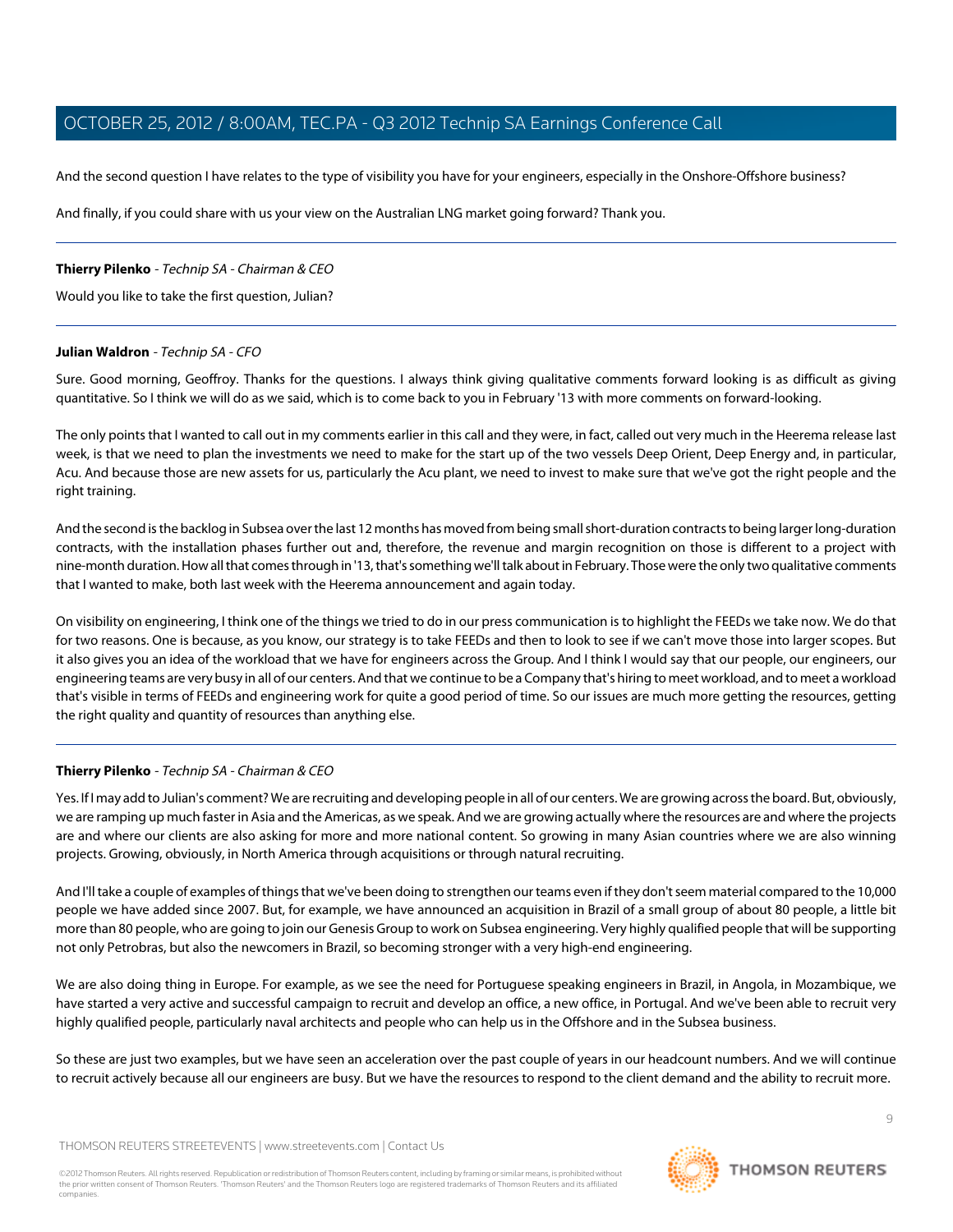Going to the Australian LNG market, well, I think you have all seen some of the, either delays or cost overrun that happened with the onshore LNG. And our view is that, of course, these projects are going to be going ahead -- continue to progress and are going to be completed. But there is more and more realization that for some projects, future projects, floating LNG could be a solution which is more cost effective and more schedule effect, more on time, than traditional onshore LNG. So, as we move into 2013 and beyond, we start to see companies that are looking at floating LNG for reserves, gas reserves offshore Australia.

This trend is there. As you've probably heard Exxon Mobil is looking at a pre-project, at a pre-FEED for floating LNG. The GDF Suez is looking at a pre-FEED as well which is going to be pre-FEED competition in which we're going to be involved. And I wouldn't be surprised to see some additional projects coming in the future.

Now on the onshore Technip has been participating at a relatively low level in projects like Gorgon, for example. But we don't intend to participate to lump-sum turnkey projects in onshore Australia for traditional LNG.

Does this answer your question?

# **Geoffroy Stern** - Cheuvreux - Analyst

Yes, definitely. Thank you very much.

# **Thierry Pilenko** - Technip SA - Chairman & CEO

Thank you.

# <span id="page-9-0"></span>**Operator**

The next question is from Phillip Lindsay from HSBC. Please go ahead.

# **Phillip Lindsay** - HSBC - Analyst

Hi good morning. A couple of questions please. Firstly, the North Sea, it sounds like the operation in the North Sea, based on your comments, are extending the season well into Q4. Can you say are there any indications from the operators there that they may choose to extend the North Sea season in 2013, i.e. do a lot more work in Q1 and try and smooth out some of that seasonality in the market? That's the first question.

Then the second question, the tie-up with Heerema to me looks very sensible in deal, but I'm also interested in your views on the competitive environment. I think we've seen certain Asian players chasing and, indeed, winning work in places like the North Sea and the Gulf of Mexico, and it also looks like there's some vessels on order that in theory, or on paper look like they could compete with some of the enabling vessels of the top tier. So I just wondered how, what your current views are on the competitive environment? Thank you.

# **Thierry Pilenko** - Technip SA - Chairman & CEO

Okay, Julian, the first question.

# **Julian Waldron** - Technip SA - CFO

Thank you very much. We'll be working through most of quarter four and one of the reasons for that this year, I don't think by the way that we're alone. But one of the reasons for that is to make sure to the extent we can that we catch up on work that wasn't done last year. The industry suffered

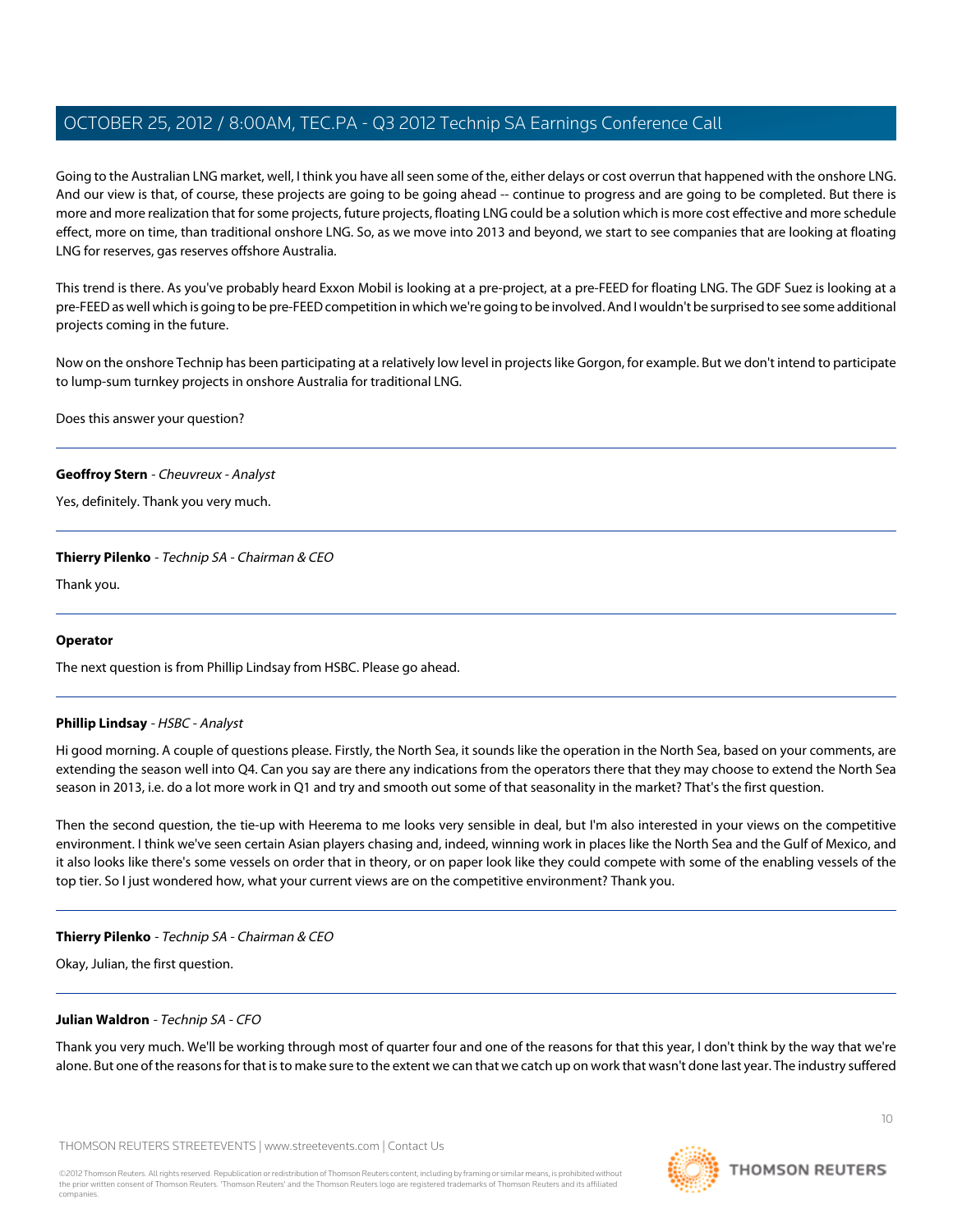last year from the weather conditions and our customers did not get everything delivered that they wanted from us and our fellow installers in the North Sea. So if we can work as we planned the catch-up I think for the industry as a whole will be done.

We don't see, because generally it's not that cost effective, unless you're forced, we don't see any change to the seasonal patterns in the North Sea. It is just a fact though that with more work, if you can extend the season, then you can deliver more for your customers. And we've been doing some work on our vessels over the last 12 months on technology solutions to enable us either to install in slightly worse wave conditions than previously, or to better predict short-term windows to enable pipe lay. I think those technology innovations are things that we think we're having good success on and we think that we can continue to bring those and put those at the disposal of customers. But I don't think we see a fundamental shift in the way the North Sea works because it's not really technically feasible for the whole of the market.

Next year should be a very busy but more normalized environment weather permitting and assuming that the industry completes its catch-up as I mentioned.

# **Thierry Pilenko** - Technip SA - Chairman & CEO

Thank you, Julian. Going to the competitive environment and to the position that we now have thanks to the Heerema alliance, I would say that our clients, very much in general will continue to favor and/or to give preference to the top tier players for their larger and more complex projects that require not only a very specialized fleet, but also a strong engineering, logistics procurement capability. So this is definitely the space where we will find Technip Heerema and where we will find [Saitem] and Subsea 7.

Now going to smaller players, we have seen some competition in the North Sea for the more simple projects but, again, our focus in the North Sea was on either larger projects, like Quad 204 that we won earlier this year, or technology projects such as pipe-in-pipe projects. And there is so much work in the North Sea that I don't think this is going to -- the presence of some of the new players should not affect the momentum that we have seen in the North Sea in terms of pricing.

The situation in Asia is slightly different because projects in Asia have been slower to materialize so the competitiveness is more important and I think some Asian competitors maybe are ready to take a little bit more risk.

Now it is one thing to buy vessels and it's another thing to become a full-fledged installation company with the right engineering and the right logistic resources. So, as usual, when the market picks up we see people who are attracted by the market. Now we will see how they deliver over time and if you look at some of the divestments that one of our smaller competitors has done recently in the Gulf of Mexico, it shows that not everybody is successful in that market and that sooner or later you see those smaller competitors get into some kind of consolidation. But obviously, we are at the beginning of a new phase of investment in the Subsea so we are going to see those guys around and winning the simpler projects for a while.

# **Phillip Lindsay** - HSBC - Analyst

Okay, very interesting. Thank you.

# **Operator**

The next question is from Guillaume Delaby from Societe Generale. Please go ahead.

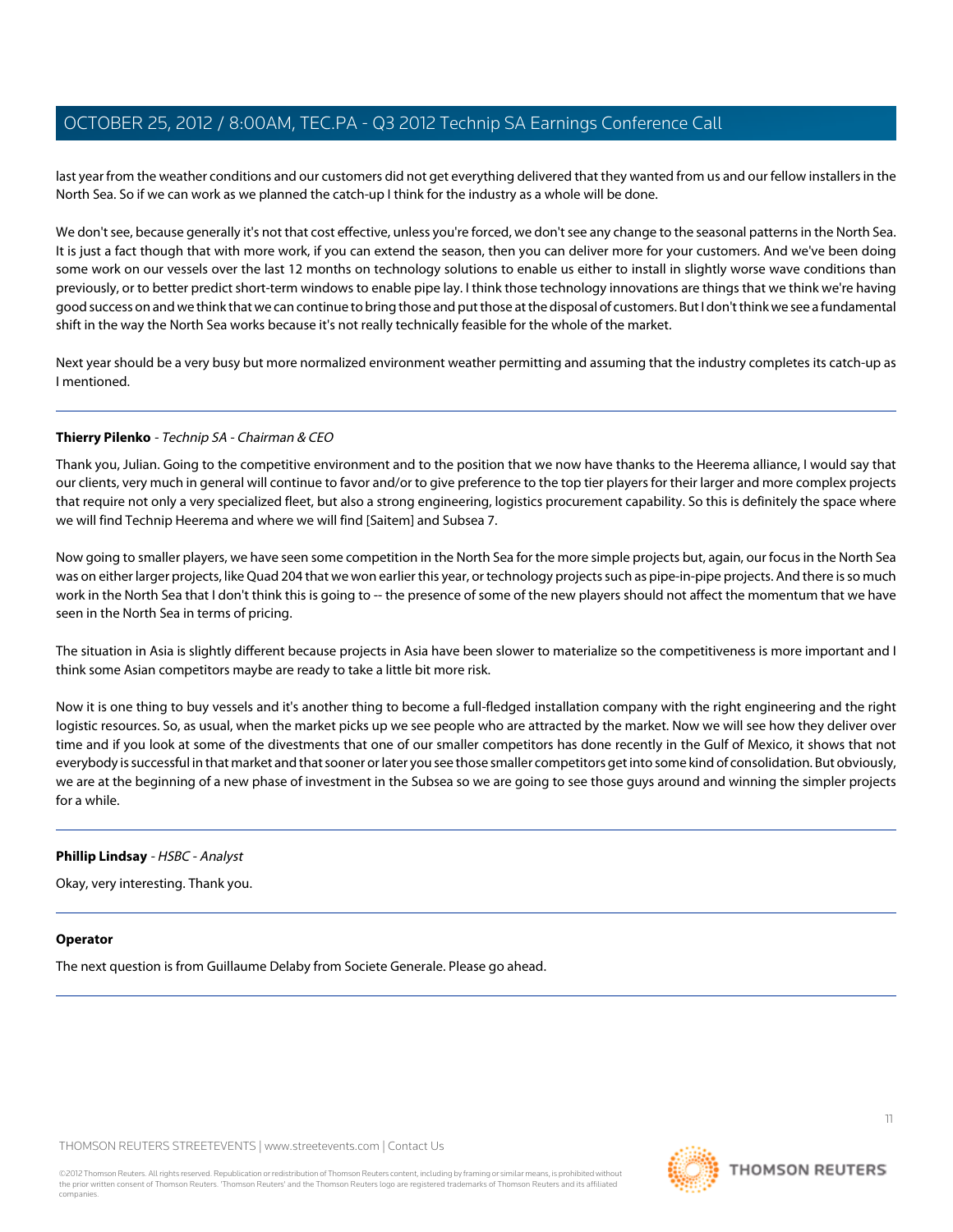# <span id="page-11-0"></span>**Guillaume Delaby** - Societe Generale - Analyst

Yes, good morning. Over the last conference calls I got the impression that you were extremely optimistic regarding a future margin in Subsea in the North Sea and more generally, speaking within your backlog. Do you still -- Is it still your view or would you become a little bit more cautious? What kind of outlook could we have more margin especially in Subsea for let's say the coming quarters?

# **Julian Waldron** - Technip SA - CFO

Guillaume thanks for your question. We've commented in the past, and it's probably worth going over it again on the five main basins in which we operate in Subsea; so Brazil, Gulf of Mexico, North Sea, West Africa and Asia-Pacific. We, internally anyway, I think in the way that we look at our vessels and the way that we bid on projects, tend to look at the world in that way. There are some new ones, for example, the Middle East, but they're fairly small at this point.

Now, during the downturn in the market, 2008/'09 onwards, we saw strong price declines in the North Sea and you've seen pricing momentum really over maybe the last 18 months or so. And that's not recovered all to get back to previous peak, but it's certainly good momentum in that market.

Pricing in that market in the Gulf of Mexico and Brazil has been acceptable throughout that downturn. In the Gulf of Mexico, the issue has never been a question of the industry cutting price, if you will, to get work. With Macondo there was no work to do. So in those three markets I think there's nothing new in our view of those three markets. They continue to be good in terms of your ability to win projects with the right reward for the project you're doing.

The two markets which have been most competitive over the last couple of years are West Africa and Asia Pacific and they continue to be competitive and at this point, there's no signs of that competition fading to allow better pricing. What will drive better pricing in those markets is volumes and I think our view has remained constant this year that we would expect volumes to pick up in Asia Pacific before West Africa because West Africa, the larger projects are probably '13/'14 for order intake rather than '12/'13.

Now volumes have picked up in Asia Pacific. And there have been one or two areas where the industry has won projects on a technology basis rather than on a price basis. Those remain anecdotal.

So of the five basins I think our view remains the same as it was a couple of weeks ago and the same as it was a couple of quarters ago. Three out of the five look pretty good. Two still have some way to go before we can get back to previous peak.

# **Guillaume Delaby** - Societe Generale - Analyst

So, but we are not yet, regarding the North Sea, to the level of previous peaks?

# **Julian Waldron** - Technip SA - CFO

Not in all respects, no.

# **Guillaume Delaby** - Societe Generale - Analyst

Okay, thank you.

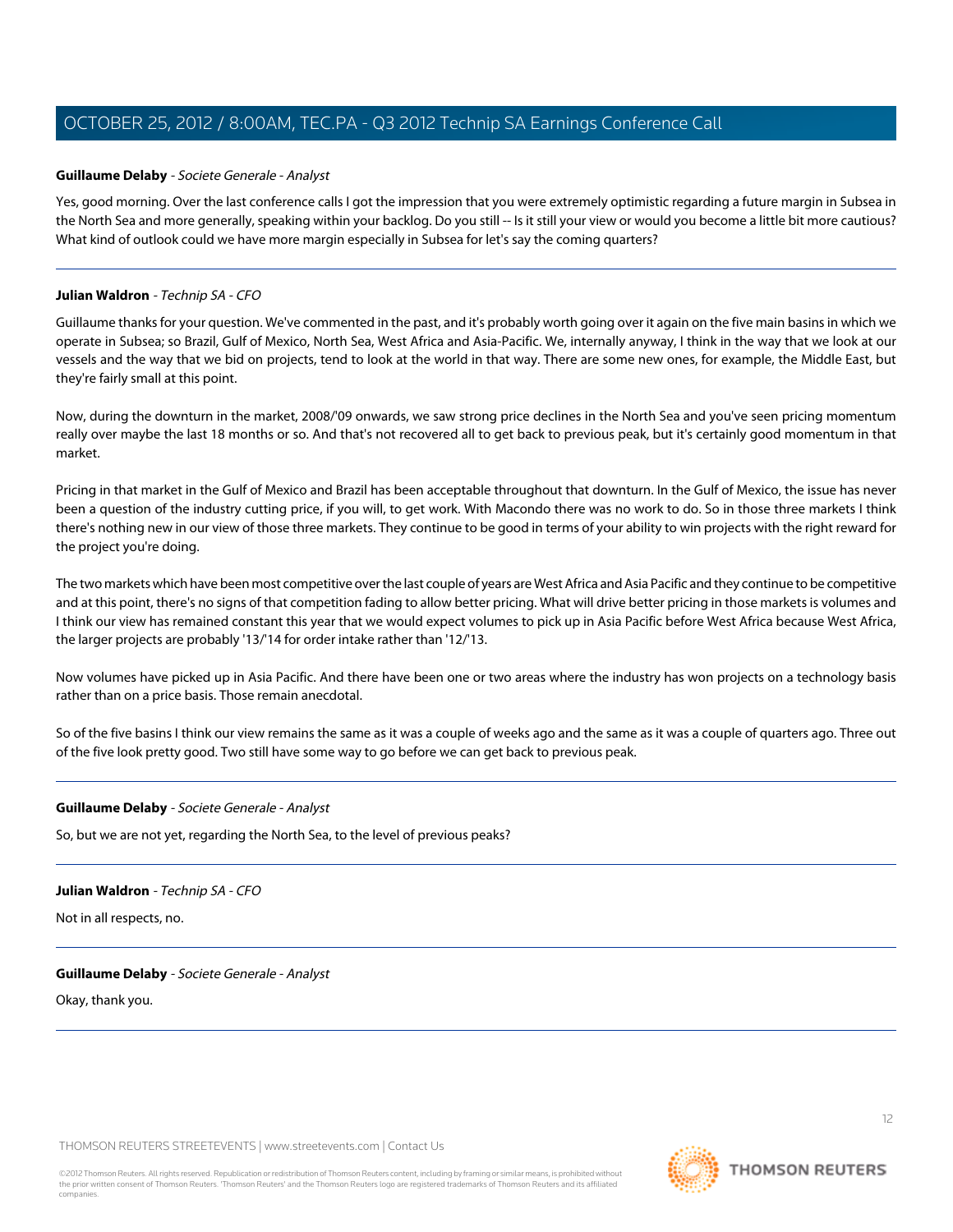Thanks Guillaume.

# **Operator**

<span id="page-12-0"></span>Ladies and gentlemen, we have time for a few more questions. The next question is from Mick Pickup from Barclays. Please go ahead.

# **Mick Pickup** - Barclays - Analyst

Morning, it's Mick Pickup up here, not Nick Pitchup. A couple of questions if I may. Firstly, if I look at your commercial alliance with Heerema, the new centers you've put in there is working together through ad-hoc JVs, consortium or subcontracts. Now, as far as I'm aware, Heerema has always tended to work on a reimbursable business. Can I ask how you're going to deal with lump-sum when you're joint venturing up or subcontracting to Heerema? I just tend to think that if you're subcontracting the high-tension part of a project, the high-risk part of a contract, goes somewhat against the derisking you've done in the last five years.

And secondly for Julian, I may have missed this earlier, sorry, one of your competitors yesterday had a monstrous working cap outflow, about one and a half times your CapEx budget for the year in a quarter. Part of that I think is due to worsening terms in the onshore. Can you just talk about the payment terms you're seeing in the Onshore at the moment and whether they have deteriorated somewhat in terms of the cash flow into you? Thank you.

# **Thierry Pilenko** - Technip SA - Chairman & CEO

Let's start with the payment terms first.

# **Julian Waldron** - Technip SA - CFO

It's Julian, Mick. I don't think we have seen what I'd call a degradation from a normal contract environment. What you haven't seen is a return to the 2006/'07/'08 environment of very large upfront payments on the Onshore side. That we don't see.

On projects where you have a longer period between what I'd call the soft contracting and the hard signature of the contract, during that period, in some cases our clients are anxious for us to start work and you find that the advance payments they give you are therefore coming in much more closely to procurement. And therefore, the amount of money and the length of time that that money stays on your balance sheet before it goes to your suppliers has shortened.

I think the third thing for us is that as we've seen a move from the Onshore/Offshore business to the Subsea business, structurally, particularly for flexible supply, there is a more back-end loaded payment structure to those contracts.

So these are the three trends I think that we are seeing. Not anything which says we're now going to pay you with a negative cash curve throughout the life of an onshore project. That radical sort of change I don't think we're seeing as an industry trend.

Does that answer your question?

# **Mick Pickup** - Barclays - Analyst

Yes, very clear. Thank you.

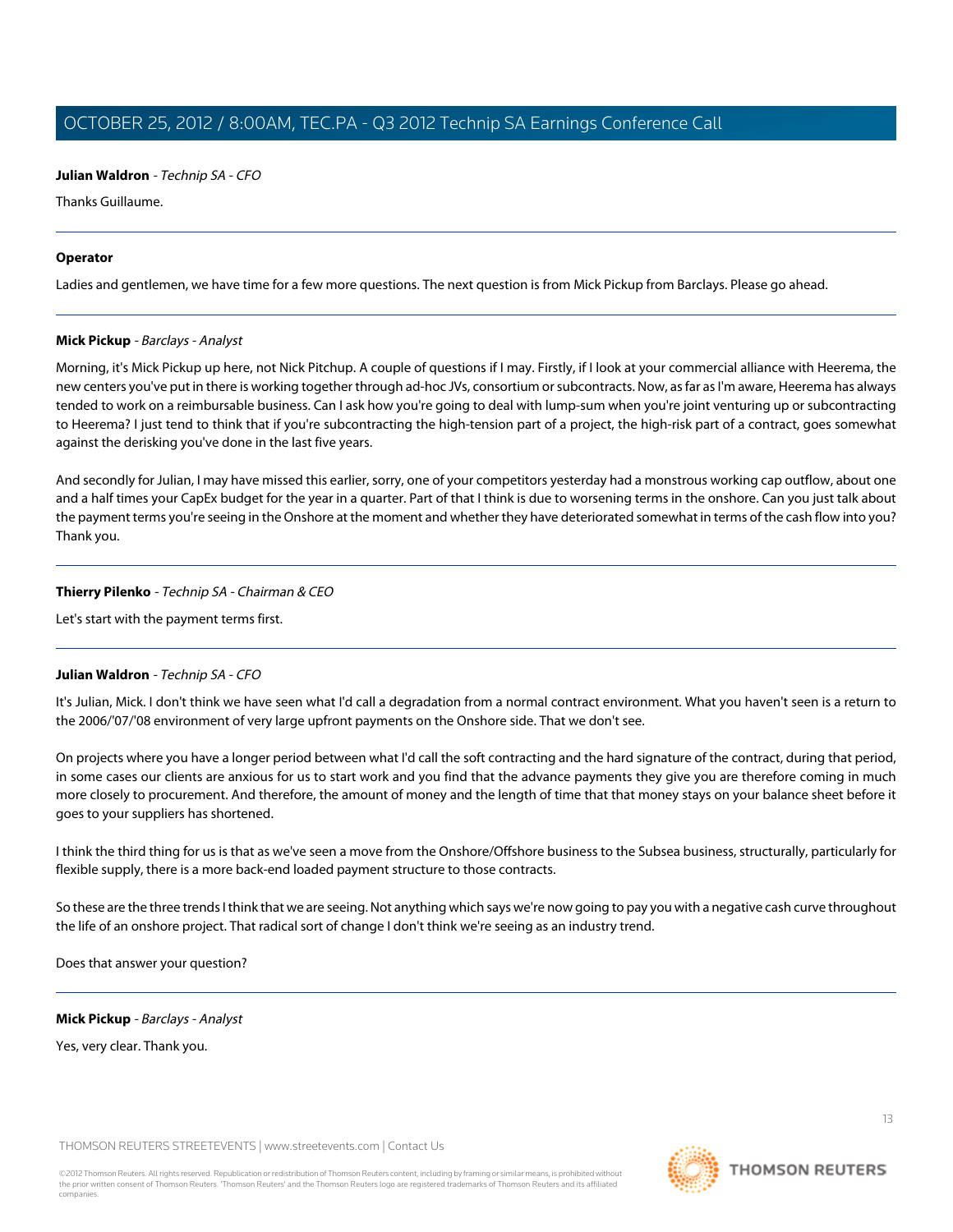Thank you.

# **Thierry Pilenko** - Technip SA - Chairman & CEO

Okay. Going back to the Heerema alliance, the JVs that we're going to do are going to be based on projects. So we look at things project-by-project. We have a list of targets that we are establishing together to see in which areas we can combine our fleet in the most efficient manner. So some projects are definitely where we can see the full complementarity and generally we see a scope of work which could be anywhere between 40/60 to 60/40, but in some cases it may be a few percent, or let's less say 10% for the involvement of a Heerema asset. In general, the rule is to have, to work together on these projects as a project joint venture, splitting the revenue, the profit and the risk more or less according to the scope.

# **Mick Pickup** - Barclays - Analyst

Okay.

# **Thierry Pilenko** - Technip SA - Chairman & CEO

All right. So it is not an arrangement which will be similar to, for example, what happened on the Ichthys Project where they are clearly a subcontractor. The idea here is to get together, we pool all the Technip engineering resources, all the Heerema excellence into heavy lifts and high-tension vessels and so forth and we have terms and conditions that we negotiate together with the client and we share the risk in those large projects. This is the spirit into which we are building this venture.

Now if we believe, as both companies believe, that there is a risk profile in a certain project that is too high or not manageable we'll just not bid these projects. But we think there are enough projects on the horizon for us to be very successful because we have everything we need now from very high-tension, large diameter ultra-deepwater to show, J-lay, reel-lay, S-lay.

# **Mick Pickup** - Barclays - Analyst

Okay. Thank you very much. Cheers.

# **Thierry Pilenko** - Technip SA - Chairman & CEO

Thank you Mick.

# <span id="page-13-0"></span>**Operator**

We have a question from Henry Tarr from Goldman Sachs. Please go ahead.

# **Henry Tarr** - Goldman Sachs - Analyst

Hi, thanks. Just a quick question on Global Industries. I think initially you expected it to be breakeven at the EBITDA level for 2012. I know it's difficult and it's been merged into the business, but do you still see, is that --

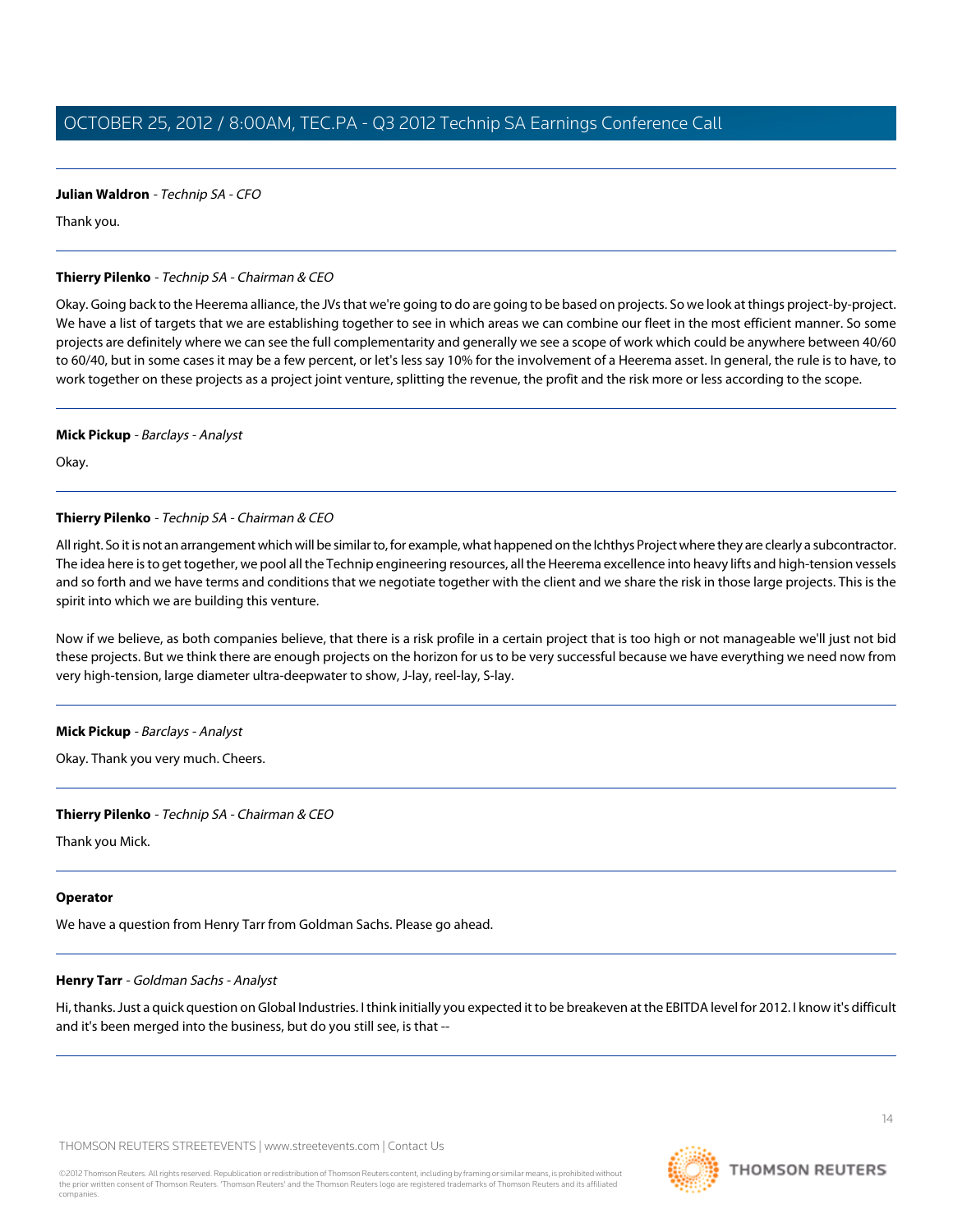Henry you've cut out at the end. Could you just --

# **Henry Tarr** - Goldman Sachs - Analyst

Oh right, sorry okay. Let me just go again. Sorry, just on Global Industries, initially you expected to breakeven for 2012 at the EBITDA level. Is that still the case?

# **Julian Waldron** - Technip SA - CFO

This year we expected to lose at the EBIT level 30 to 40 and it's extremely difficult to track. We haven't really been able to track that from the beginning of the year as you know. I think looking at the utilization of the vessels, looking at the types of projects they're working on, the estimate that we gave you at the beginning of the year was a good estimate and holds true.

# **Henry Tarr** - Goldman Sachs - Analyst

Great.

# **Thierry Pilenko** - Technip SA - Chairman & CEO

If I may add something to why it's so difficult, we currently have a project in West Africa in Ghana on Jubilee Phase 1A I think where we have vessels coming from the Technip fleet and the 1200 from the Global fleet. And on this project the two fleets, the logistics, everything is fully integrated.

# **Henry Tarr** - Goldman Sachs - Analyst

Okay.

# **Julian Waldron** - Technip SA - CFO

But I think what we said at the beginning of the year was a good estimate then and if we were going back 10 months, nine months and starting the year again I don't think we'd change what we said.

# **Henry Tarr** - Goldman Sachs - Analyst

Okay. Where do you see vessel utilization then in 2013 versus how we've seen it move through 2012?

# **Thierry Pilenko** - Technip SA - Chairman & CEO

We still have some -- it's moving up, but we still have some room for one S-lay vessel, some slots for one S-lay vessel.

# **Henry Tarr** - Goldman Sachs - Analyst

Okay, so in aggregate about 80%, above 85% or --?

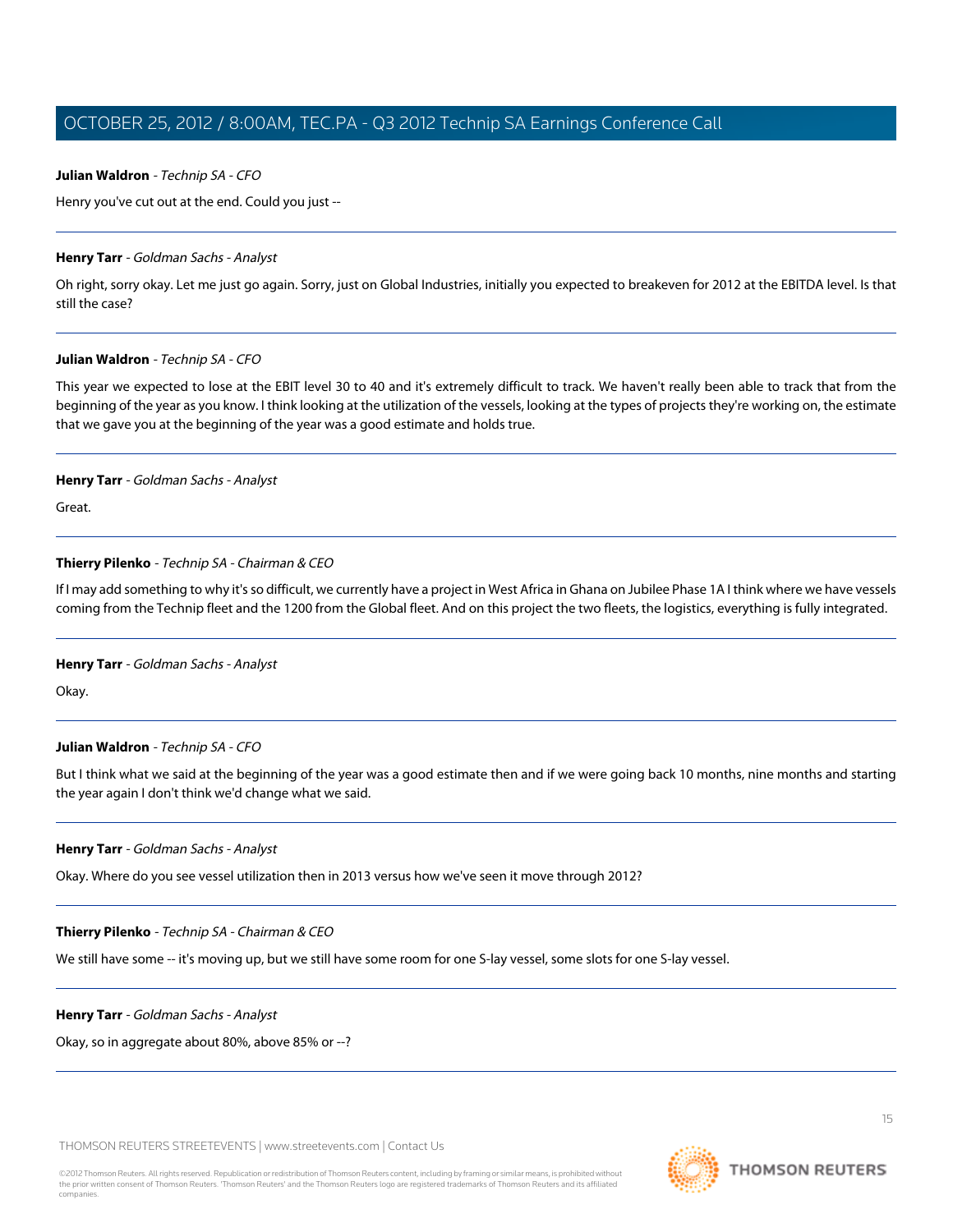# **Julian Waldron** - Technip SA - CFO

That's going to be -- well for one thing we don't give guidance on vessel utilization. If we were, that would be February. But I would I would encourage you to look more broadly than at one number and here's two or three reasons why.

You know, for example, that we had 90%-plus vessel utilization in some quarters last year. A lot of that was driven by the North Sea and a lot of it was not vessel utilization that brought a lot of bottom line.

Secondly, you can utilize the vessels, but as important as well as the vessel is utilized or not, is the underlying profitability and the underlying execution of the project. So what we want to do in any given year, '12 was no different, '13 will be no different, '14 will be no different, is to make sure that we have a sufficient level of utilization to limit any risk of under absorption, but thereafter, it's about choosing the right projects to maximize the returns we get from the vessels.

So vessel utilization as a single number is one part, but it's not necessarily the most important part of what we look to do in any given year.

# **Henry Tarr** - Goldman Sachs - Analyst

Okay, that's very clear, thanks. Just the last question then, could I ask what prospects you see near terms in North America with the Stone & Webster transaction?

# **Thierry Pilenko** - Technip SA - Chairman & CEO

Well we actually see a number of prospects at a very early stage FEEDs and pre-FEEDs licenses and then there are at least four ethylene crackers that are being discussed. Now obviously we are not going to target four but we are certainly very active with many of our clients and it's across the board from Exxon Mobil, Chevron Phillips, Sasol, Dow, plus potentially a GTL project in North America. So I think the acquisition was extremely timely because it puts us in the technology driver's seat at the right time for this massive investment that is about to happen in petrochemicals.

# **Henry Tarr** - Goldman Sachs - Analyst

Great. Thanks.

# **Thierry Pilenko** - Technip SA - Chairman & CEO

Thank you.

# <span id="page-15-0"></span>**Operator**

Our last question today is from James Evans from Canaccord. Please go ahead.

# **James Evans** - Canaccord Genuity - Analyst

Hi guys. Thanks for taking my question. A couple if I may. To follow-up on Henry's question on Global, for 2013 you had initially guided to 5% to 7% EPS accretion but I've not seen any contracts signed for any major utilization for those vessels that were brought into the Company. So can you just give me a bit more clarity on how you get to that number for next year or whether you still believe it's right?

And secondly, a while ago you invested in MMHE in Malaysia. I think you were looking to target offshore projects jointly there. Again, not seeing too much progress. I just wonder if you can give us an update on that particular market. Thanks.

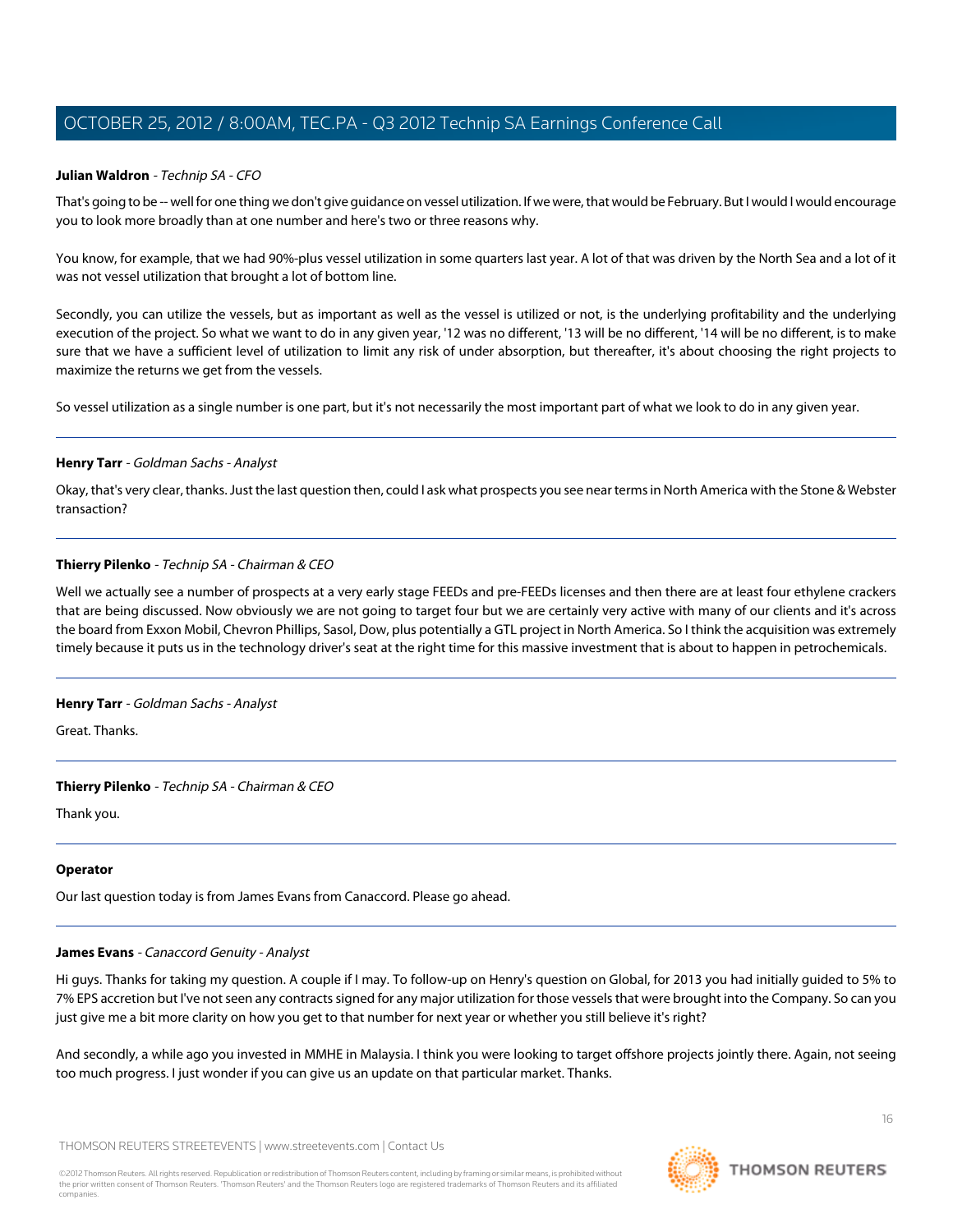I think we're actually going to do this question and then one more, so we'll do two. Do you want to --?

# **Thierry Pilenko** - Technip SA - Chairman & CEO

Yes, I'll take the MHB question. We invested 8%, took 8% into the MHB yard and we have since introduced a lot of management, with of course the agreement of the major shareholder of MHB which is MISC, and this yard has continued to improve its productivity and its capabilities because there have also increased through a recent acquisition. So in Malaysia a few projects are going to be awarded in the next couple of quarters and I do expect that MHB with Technip are going to have an important share of these projects.

So I cannot be more specific at this stage because we don't communicate on projects before they are fully contracted. But we are extremely happy with what we did there because it strengthens our national content in Malaysia. It builds a strong relationship with Petronas and it improves the delivery for all the clients in Malaysia, not only Petronas, but also the other clients who are operating in Malaysia.

So we are on the right track, but, of course, orders don't come as small orders but generally as larger lumps. So we believe we'll be able to demonstrate that whatever we have done there, including all the investments that we did in Malaysia, Asiaflex, the Deep Orient and so forth, are going to bring the right returns for our shareholders. We're on the right track there.

# **Julian Waldron** - Technip SA - CFO

So James just to answer your first one, I think we are at this stage of the year very pleased with the progress we've made over the last nine months on Global. We have more work to do in Q4, but there's nothing that we see today that goes against the basis on which we made the acquisition and the objectives that we had.

Just on contracts, I'm not going to name all of the ones that we've announced this year, but for projects which include utilization of the ex-Global vessels, there are two in Australia, including Greater Western Flank, which is big. There's Jubilee, which Thierry mentioned, which is a quarter four and quarter one project, and then the 1201 goes to the Middle East. We won two projects in Mexico and we have other projects which were ex-Technip projects actually on which the 1200 will be working early part of next year. So I tot that up and not everything is announced, but that's quite a good number of projects in Subsea that we've announced for the ex-Global vessels over the course of the year.

There's more that we need to do, as Thierry mentioned. But so far we are pretty pleased with what we've been able to do.

I think at the beginning of the year we had a major concern which was how do we get the 1201 occupied and help her to ramp-up. She's offshore China at the moment as you know, and she's been actually probably a little busier this year than the 1200. So she's been able to begin to learn how to work and I think that was one of our priorities at the beginning of the year and I'm pleased that we've got as far as we have on that.

So I think there's been a good flow of contracts announced which you can go back and track. I've mentioned some of them.

# **Thierry Pilenko** - Technip SA - Chairman & CEO

And I think that in the next six to nine months, six to 12 months maybe, we'll be able to demonstrate that having the deep to shore S-lay capabilities on Global, plus the Technip assets such as Deep Blue, Deep Pioneer and others, so both rigid and flexible-lay vessels, plus access to the Heerema vessels through our newly announced joint venture, because of this combination we will be able to demonstrate to you that we are winning projects that we could not have won before without Global Industries and without Heerema.

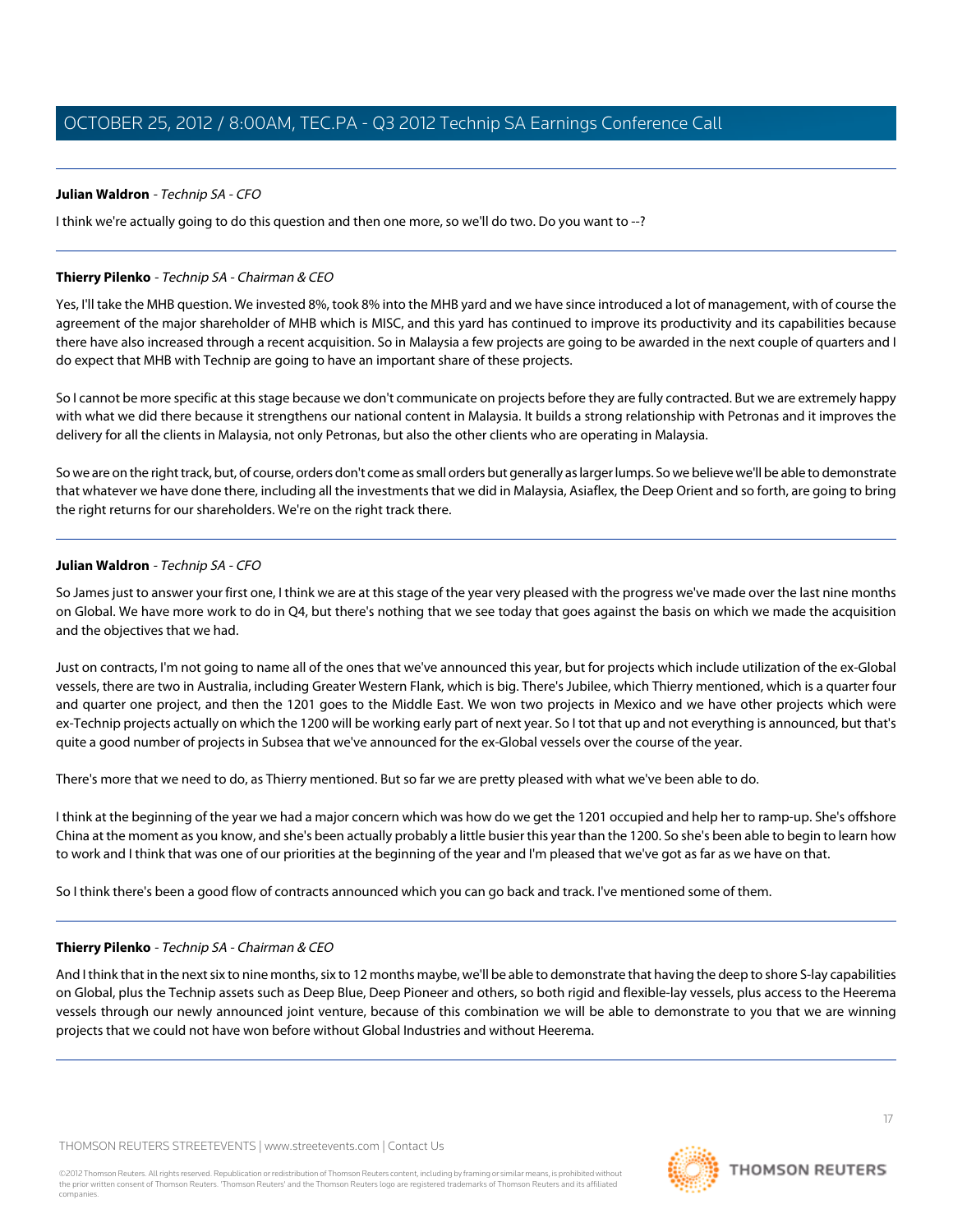# **James Evans** - Canaccord Genuity - Analyst

Okay, thanks guys.

# **Julian Waldron** - Technip SA - CFO

So have we got one more?

# **Operator**

<span id="page-17-0"></span>Our very last question is from Alex Brooks from Credit Suisse. Please go ahead.

# **Alex Brooks** - Credit Suisse - Analyst

Good morning everybody and thank you for slipping me in the at the end. Fiona and Mick and have very kindly asked all the critical questions. I've got two things. One is tax rate coming down. Julian this is something you've talked about in the past as an aspiration and whether you're actually making some headway on that or whether it is simply timing.

And the second question, I just want to check that this wasn't a slip of the tongue from Thierry when you said that revenue in Subsea would be at least EUR3.8b, not at least EUR3.5b?

# **Thierry Pilenko** - Technip SA - Chairman & CEO

I'm sorry, I'm not sure I got the first question.

# **Julian Waldron** - Technip SA - CFO

The first one was on the tax rate so I can deal with it.

# **Thierry Pilenko** - Technip SA - Chairman & CEO

Okay, go ahead.

# **Julian Waldron** - Technip SA - CFO

In fact I can deal with both. Yes, EUR3.5b is the right number for the second question.

# **Alex Brooks** - Credit Suisse - Analyst

Good, thank you.

# **Julian Waldron** - Technip SA - CFO

On the first one, I think it's difficult in the current worldwide economic environment to talk about sustainably bringing tax rates down, so I'm not sure that's territory in which I'd want to venture at this point.